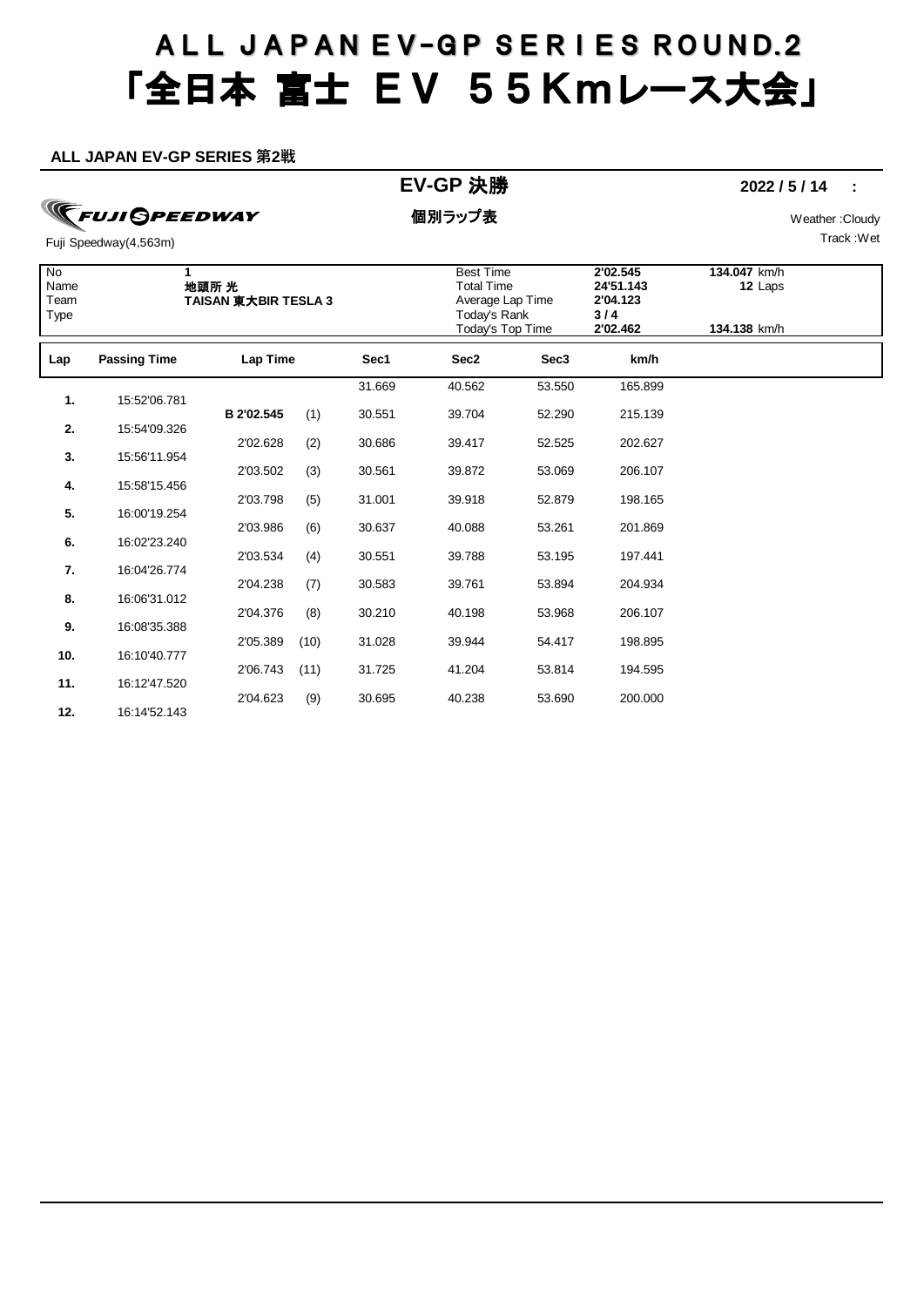#### **ALL JAPAN EV-GP SERIES 第2戦**

### **EV-GP** 決勝 **2022 / 5 / 14 :**

## **TFUJI GPEEDWAY**

個別ラップ表 Weather :Cloudy

Track :Wet

| $\overline{N}$<br>Name<br>Team<br>Type | $\mathbf{2}$        | 松波 太郎<br>タイサンBIRエレクトライク テスラ3 |      |        | <b>Best Time</b><br><b>Total Time</b><br>Average Lap Time<br>Today's Rank<br>Today's Top Time |                  | 2'02.462<br>24'53.730<br>2'04.319<br>$1/4$<br>2'02.462 | 134.138 km/h<br>12 Laps<br>134.138 km/h |  |
|----------------------------------------|---------------------|------------------------------|------|--------|-----------------------------------------------------------------------------------------------|------------------|--------------------------------------------------------|-----------------------------------------|--|
| Lap                                    | <b>Passing Time</b> | Lap Time                     |      | Sec1   | Sec2                                                                                          | Sec <sub>3</sub> | km/h                                                   |                                         |  |
| 1.                                     | 15:52'07.212        |                              |      | 32.051 | 41.113                                                                                        | 53.048           | 163.389                                                |                                         |  |
|                                        |                     | 2'03.099                     | (2)  | 30.947 | 40.166                                                                                        | 51.986           | 193.896                                                |                                         |  |
| 2.                                     | 15:54'10.311        | B 2'02.462                   | (1)  | 31.024 | 39.441                                                                                        | 51.997           | 182.432                                                |                                         |  |
| 3.                                     | 15:56'12.773        | 2'03.394                     |      | 31.021 | 39.828                                                                                        | 52.545           | 176.471                                                |                                         |  |
| 4.                                     | 15:58'16.167        |                              | (3)  |        |                                                                                               |                  |                                                        |                                         |  |
| 5.                                     | 16:00'20.162        | 2'03.995                     | (6)  | 31.436 | 40.139                                                                                        | 52.420           | 179.104                                                |                                         |  |
|                                        |                     | 2'03.863                     | (5)  | 31.336 | 40.100                                                                                        | 52.427           | 188.153                                                |                                         |  |
| 6.                                     | 16:02'24.025        | 2'03.492                     | (4)  | 31.048 | 40.130                                                                                        | 52.314           | 187.500                                                |                                         |  |
| 7.                                     | 16:04'27.517        |                              |      |        |                                                                                               |                  |                                                        |                                         |  |
| 8.                                     | 16:06'31.525        | 2'04.008                     | (7)  | 31.286 | 39.820                                                                                        | 52.902           | 175.325                                                |                                         |  |
|                                        |                     | 2'04.359                     | (8)  | 31.115 | 40.157                                                                                        | 53.087           | 186.207                                                |                                         |  |
| 9.                                     | 16:08'35.884        | 2'05.820                     | (9)  | 31.914 | 39.913                                                                                        | 53.993           | 175.610                                                |                                         |  |
| 10.                                    | 16:10'41.704        |                              |      |        |                                                                                               |                  |                                                        |                                         |  |
| 11.                                    | 16:12'48.084        | 2'06.380                     | (10) | 32.006 | 41.060                                                                                        | 53.314           | 187.826                                                |                                         |  |
| 12.                                    | 16:14'54.730        | 2'06.646                     | (11) | 31.900 | 40.316                                                                                        | 54.430           | 182.741                                                |                                         |  |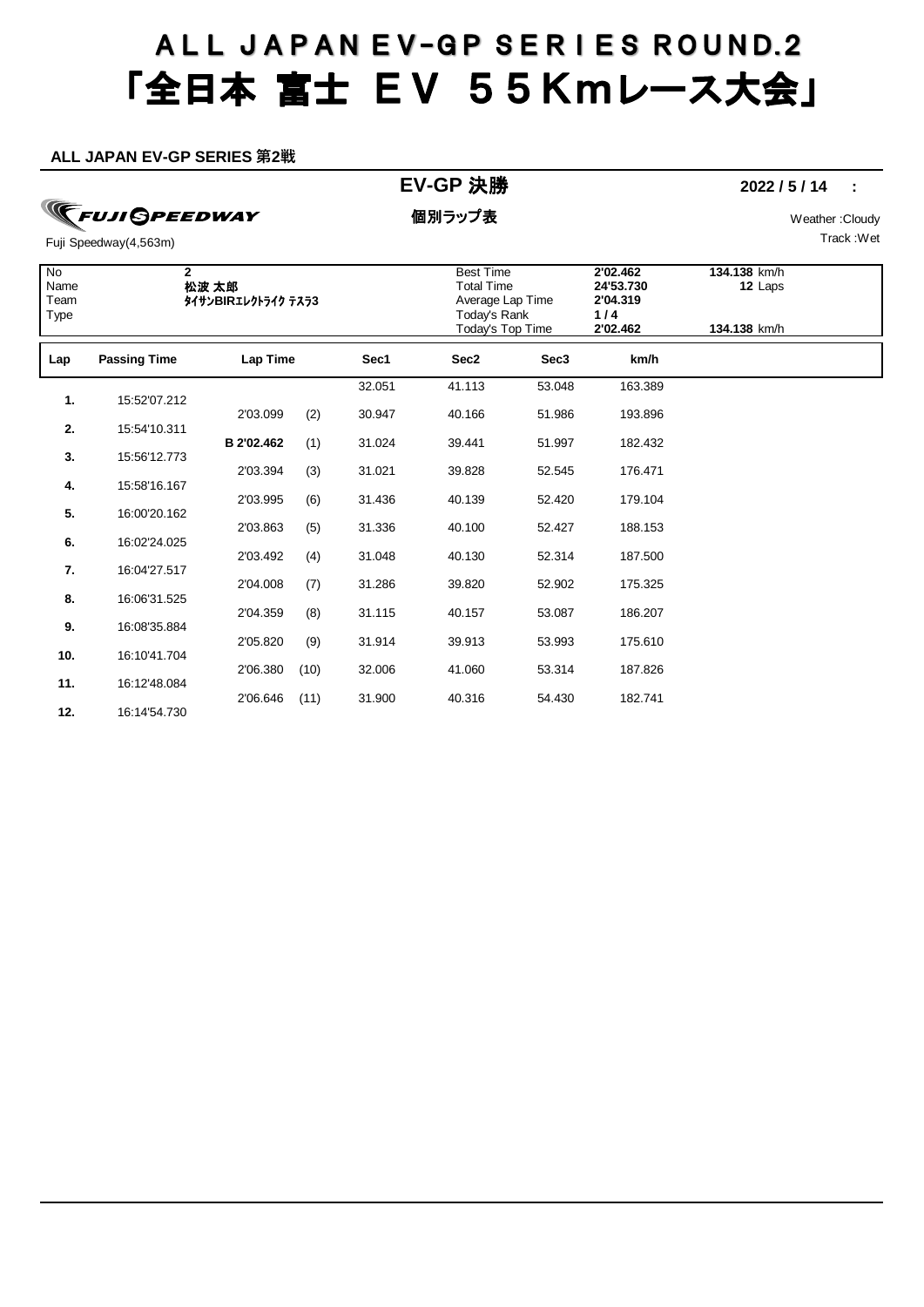#### **ALL JAPAN EV-GP SERIES 第2戦**

### **EV-GP** 決勝 **2022 / 5 / 14 :**

**TFUJI GPEEDWAY** 

個別ラップ表 Weather :Cloudy

Track :Wet

| $\overline{N}$<br>Name<br>Team<br>Type | $\overline{33}$     | ΤΑΚΑさん<br>適当LifeアトリエModel3 |      |        | <b>Best Time</b><br><b>Total Time</b><br>Average Lap Time<br>Today's Rank<br>Today's Top Time |                  | 2'02.525<br>25'04.924<br>2'05.294<br>$2/4$<br>2'02.462 | 134.069 km/h<br>12 Laps<br>134.138 km/h |  |
|----------------------------------------|---------------------|----------------------------|------|--------|-----------------------------------------------------------------------------------------------|------------------|--------------------------------------------------------|-----------------------------------------|--|
| Lap                                    | <b>Passing Time</b> | Lap Time                   |      | Sec1   | Sec2                                                                                          | Sec <sub>3</sub> | km/h                                                   |                                         |  |
| 1.                                     | 15:52'07.686        |                            |      | 32.636 | 41.319                                                                                        | 52.731           | 159.292                                                |                                         |  |
|                                        |                     | 2'04.548                   | (6)  | 31.188 | 40.402                                                                                        | 52.958           | 190.813                                                |                                         |  |
| 2.                                     | 15:54'12.234        | B 2'02.525                 | (1)  | 30.253 | 39.926                                                                                        | 52.346           | 199.630                                                |                                         |  |
| 3.                                     | 15:56'14.759        | 2'03.078                   | (2)  | 30.355 | 40.510                                                                                        | 52.213           | 200.743                                                |                                         |  |
| 4.                                     | 15:58'17.837        |                            |      |        |                                                                                               |                  |                                                        |                                         |  |
| 5.                                     | 16:00'21.200        | 2'03.363                   | (3)  | 30.708 | 40.177                                                                                        | 52.478           | 190.141                                                |                                         |  |
|                                        |                     | 2'05.044                   | (7)  | 30.818 | 40.774                                                                                        | 53.452           | 192.513                                                |                                         |  |
| 6.                                     | 16:02'26.244        | 2'04.131                   | (5)  | 30.876 | 39.950                                                                                        | 53.305           | 192.857                                                |                                         |  |
| 7.                                     | 16:04'30.375        |                            |      |        |                                                                                               |                  |                                                        |                                         |  |
| 8.                                     | 16:06'33.771        | 2'03.396                   | (4)  | 30.522 | 39.774                                                                                        | 53.100           | 204.545                                                |                                         |  |
|                                        |                     | 2'05.793                   | (8)  | 30.706 | 40.579                                                                                        | 54.508           | 200.743                                                |                                         |  |
| 9.                                     | 16:08'39.564        | 2'08.035                   | (9)  | 31.688 | 40.951                                                                                        | 55.396           | 193.548                                                |                                         |  |
| 10.                                    | 16:10'47.599        | 2'08.774                   | (10) | 31.879 | 40.896                                                                                        | 55.999           | 194.946                                                |                                         |  |
| 11.                                    | 16:12'56.373        |                            |      |        |                                                                                               |                  |                                                        |                                         |  |
| 12.                                    | 16:15'05.924        | 2'09.551                   | (11) | 32.410 | 41.227                                                                                        | 55.914           | 187.175                                                |                                         |  |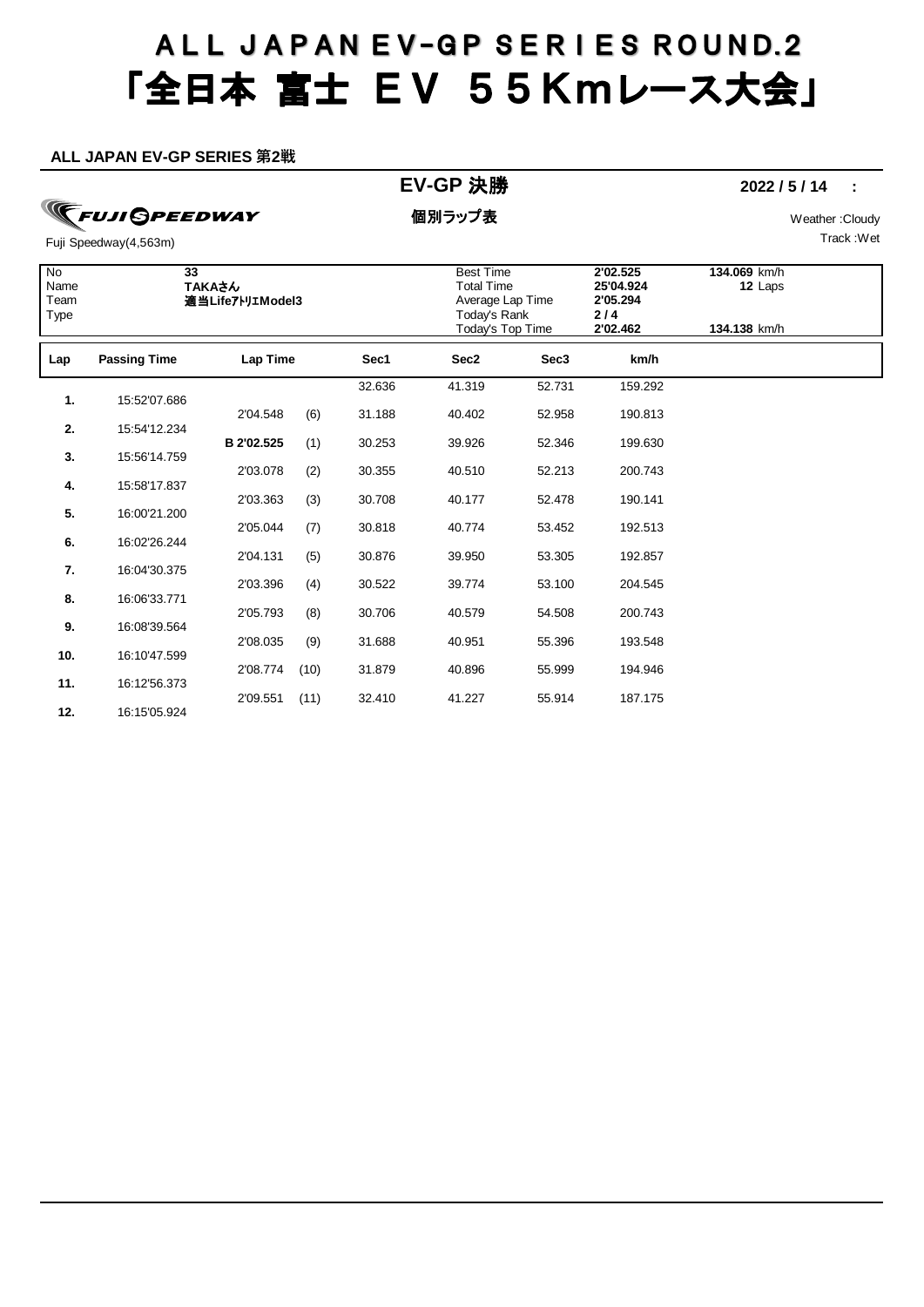#### **ALL JAPAN EV-GP SERIES 第2戦**

### **EV-GP** 決勝 **2022 / 5 / 14 :**

**TFUJI GPEEDWAY** 

個別ラップ表 Weather :Cloudy

Track :Wet

| No<br>Name<br>Team<br>Type | 35<br>アニー           | <b>ZILA Model3</b> |      |        | <b>Best Time</b><br><b>Total Time</b><br>Average Lap Time<br>Today's Rank<br>Today's Top Time |                  | 2'02.807<br>25'14.209<br>2'06.099<br>4/4<br>2'02.462 | 133.761 km/h<br>12 Laps<br>134.138 km/h |  |
|----------------------------|---------------------|--------------------|------|--------|-----------------------------------------------------------------------------------------------|------------------|------------------------------------------------------|-----------------------------------------|--|
| Lap                        | <b>Passing Time</b> | Lap Time           |      | Sec1   | Sec2                                                                                          | Sec <sub>3</sub> | km/h                                                 |                                         |  |
| 1.                         | 15:52'08.113        |                    |      | 33.165 | 41.560                                                                                        | 52.388           | 157.434                                              |                                         |  |
| 2.                         | 15:54'12.607        | 2'04.494           | (4)  | 31.418 | 40.580                                                                                        | 52.496           | 177.049                                              |                                         |  |
|                            |                     | 2'03.187           | (2)  | 31.072 | 39.892                                                                                        | 52.223           | 186.207                                              |                                         |  |
| 3.                         | 15:56'15.794        | 2'03.404           | (3)  | 30.138 | 40.599                                                                                        | 52.667           | 204.545                                              |                                         |  |
| 4.                         | 15:58'19.198        | B 2'02.807         | (1)  | 30.440 | 40.222                                                                                        | 52.145           | 191.829                                              |                                         |  |
| 5.                         | 16:00'22.005        | 2'04.953           | (6)  | 31.057 | 40.678                                                                                        | 53.218           | 192.857                                              |                                         |  |
| 6.                         | 16:02'26.958        | 2'04.730           | (5)  | 31.332 | 40.297                                                                                        | 53.101           | 196.721                                              |                                         |  |
| 7.                         | 16:04'31.688        | 2'05.922           | (7)  | 30.769 | 40.476                                                                                        | 54.677           | 203.774                                              |                                         |  |
| 8.                         | 16:06'37.610        |                    |      |        |                                                                                               |                  |                                                      |                                         |  |
| 9.                         | 16:08'46.216        | 2'08.606           | (8)  | 31.688 | 41.804                                                                                        | 55.114           | 204.545                                              |                                         |  |
| 10.                        | 16:10'55.129        | 2'08.913           | (9)  | 31.875 | 41.532                                                                                        | 55.506           | 194.946                                              |                                         |  |
| 11.                        | 16:13'05.251        | 2'10.122           | (11) | 32.009 | 42.629                                                                                        | 55.484           | 196.007                                              |                                         |  |
| 12.                        | 16:15'15.209        | 2'09.958           | (10) | 32.219 | 41.885                                                                                        | 55.854           | 200.000                                              |                                         |  |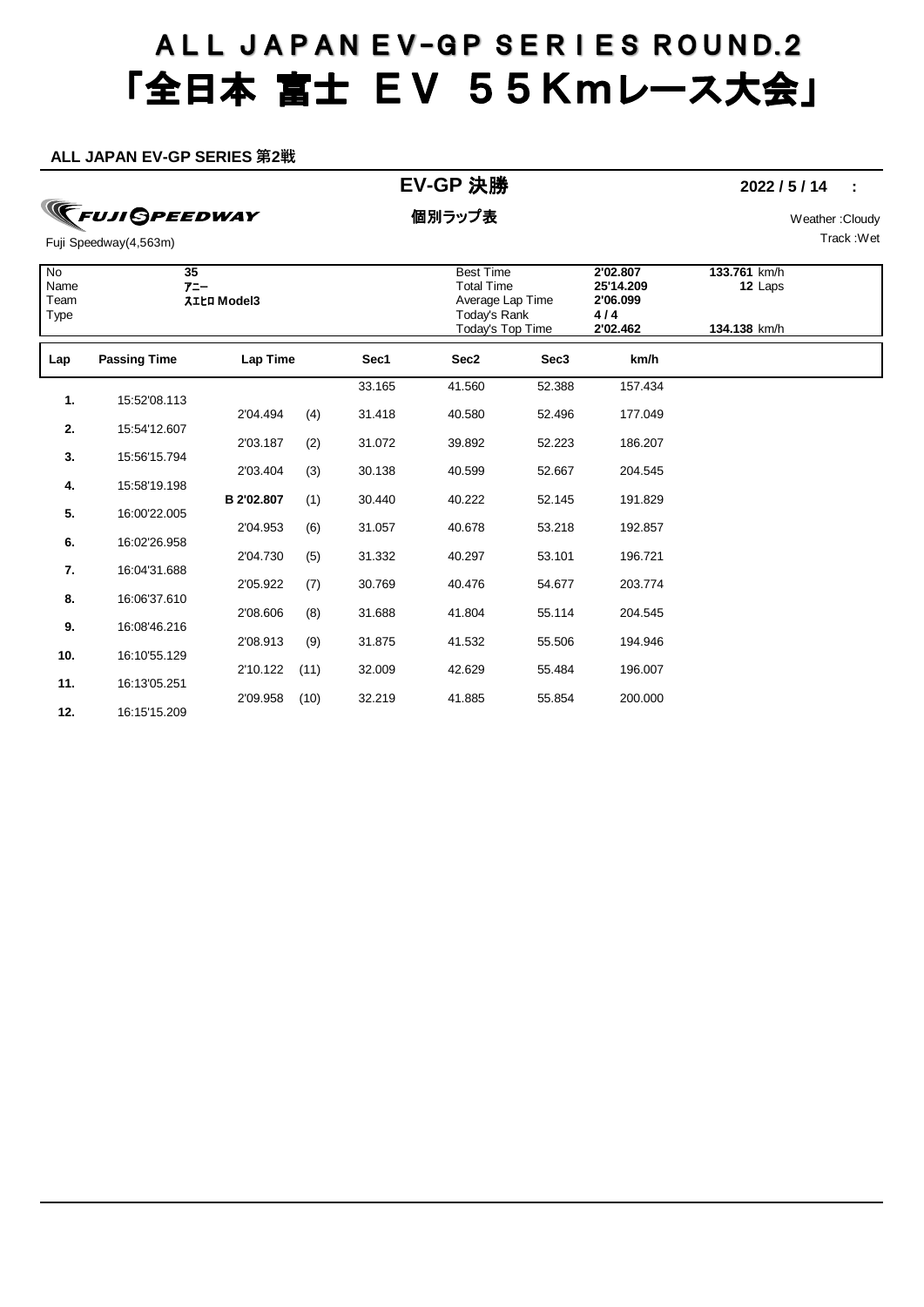#### **ALL JAPAN EV-GP SERIES 第2戦**

### **EV-GP** 決勝 **2022 / 5 / 14 :**

**TFUJI GPEEDWAY** 

個別ラップ表 Weather :Cloudy

Track :Wet

| N <sub>o</sub><br>Name<br>Team<br>Type | 3                   | 廣瀬 浩明<br><b>CATS MIRAI</b> |     |        | <b>Best Time</b><br><b>Total Time</b><br>Average Lap Time<br>Today's Rank<br>Today's Top Time |                  | 2'34.232<br>25'55.637<br>2'35.434<br>2/2<br>2'20.295 | 106.507 km/h<br>10 Laps<br>117.088 km/h |  |
|----------------------------------------|---------------------|----------------------------|-----|--------|-----------------------------------------------------------------------------------------------|------------------|------------------------------------------------------|-----------------------------------------|--|
| Lap                                    | <b>Passing Time</b> | Lap Time                   |     | Sec1   | Sec2                                                                                          | Sec <sub>3</sub> | km/h                                                 |                                         |  |
| 1.                                     | 15:52'37.724        |                            |     | 43.239 | 47.907                                                                                        | 1'05.578         | 110.092                                              |                                         |  |
|                                        |                     | B 2'34.232                 | (1) | 39.699 | 49.051                                                                                        | 1'05.482         | 145.749                                              |                                         |  |
| 2.                                     | 15:55'11.956        | 2'34.274                   |     | 39.255 | 48.393                                                                                        | 1'06.626         | 149.171                                              |                                         |  |
| 3.                                     | 15:57'46.230        |                            | (2) |        |                                                                                               |                  |                                                      |                                         |  |
| 4.                                     | 16:00'21.923        | 2'35.693                   | (7) | 39.907 | 48.966                                                                                        | 1'06.820         | 154.506                                              |                                         |  |
|                                        |                     | 2'34.637                   | (3) | 39.529 | 48.866                                                                                        | 1'06.242         | 156.749                                              |                                         |  |
| 5.                                     | 16:02'56.560        | 2'35.129                   | (5) | 39.679 | 48.614                                                                                        | 1'06.836         | 141.919                                              |                                         |  |
| 6.                                     | 16:05'31.689        |                            |     |        |                                                                                               |                  |                                                      |                                         |  |
| 7.                                     | 16:08'07.770        | 2'36.081                   | (8) | 40.161 | 49.966                                                                                        | 1'05.954         | 140.992                                              |                                         |  |
|                                        |                     | 2'38.734                   | (9) | 40.384 | 51.184                                                                                        | 1'07.166         | 152.758                                              |                                         |  |
| 8.                                     | 16:10'46.504        | 2'34.763                   | (4) | 38.919 | 49.136                                                                                        | 1'06.708         | 153.191                                              |                                         |  |
| 9.                                     | 16:13'21.267        |                            |     |        |                                                                                               |                  |                                                      |                                         |  |
| 10.                                    | 16:15'56.637        | 2'35.370                   | (6) | 39.140 | 48.816                                                                                        | 1'07.414         | 150.628                                              |                                         |  |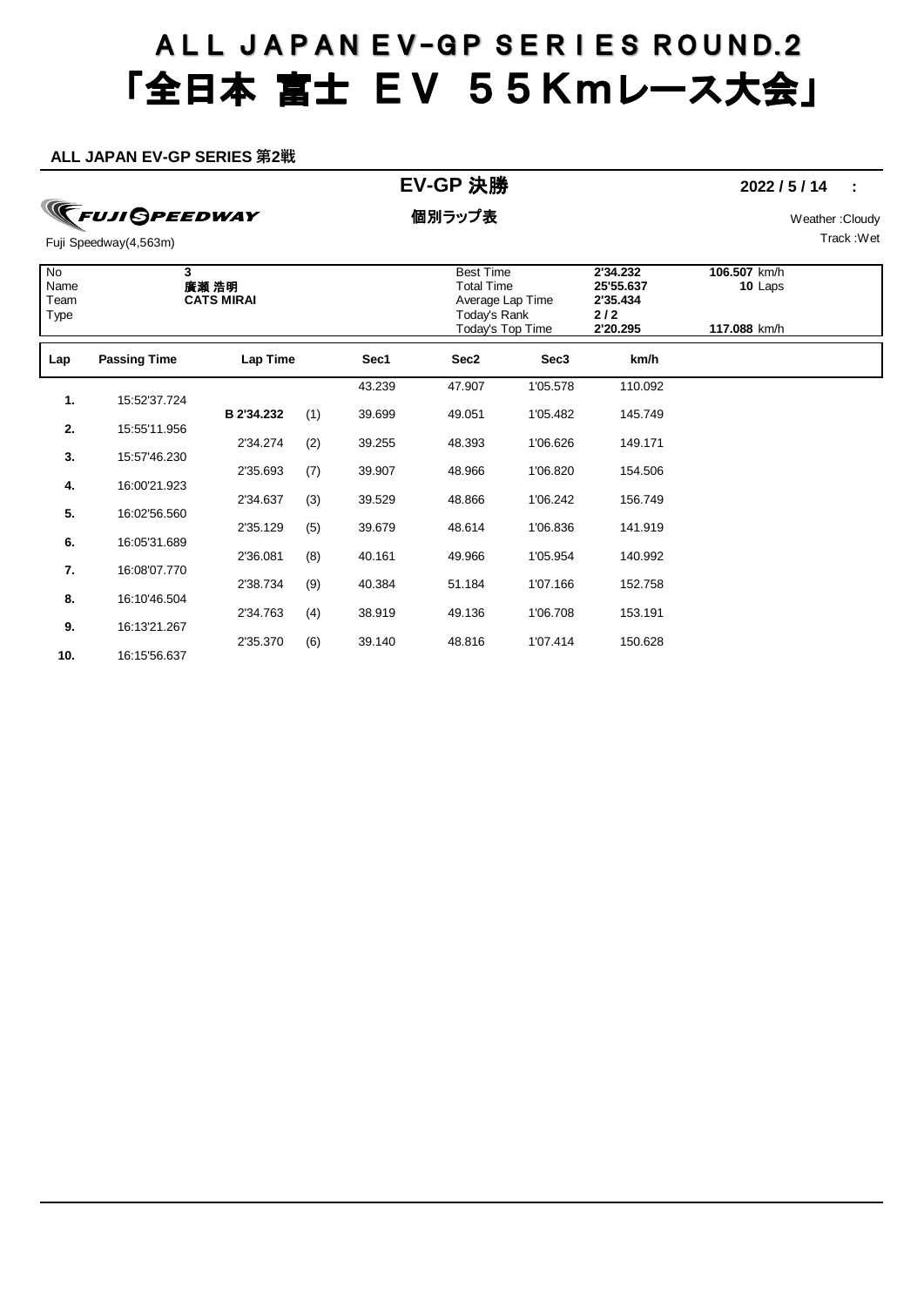#### **ALL JAPAN EV-GP SERIES 第2戦**

### **EV-GP** 決勝 **2022 / 5 / 14 :**

**TFUJI GPEEDWAY** 

個別ラップ表 Weather :Cloudy

Track :Wet

| No<br>Name<br>Team<br>Type | 104<br>飯田 章         | トーヨーシステムCNRミライアキラR |      |        | <b>Best Time</b><br><b>Total Time</b><br>Average Lap Time<br>Today's Rank<br>Today's Top Time |                  | 2'20.295<br>26'05.224<br>2'21.370<br>$1/2$<br>2'20.295 | 117.088 km/h<br>11 Laps<br>117.088 km/h |  |
|----------------------------|---------------------|--------------------|------|--------|-----------------------------------------------------------------------------------------------|------------------|--------------------------------------------------------|-----------------------------------------|--|
| Lap                        | <b>Passing Time</b> | Lap Time           |      | Sec1   | Sec2                                                                                          | Sec <sub>3</sub> | km/h                                                   |                                         |  |
| 1.                         | 15:52'32.522        |                    |      | 43.724 | 45.777                                                                                        | 1'02.021         | 127.962                                                |                                         |  |
|                            |                     | 2'21.598           | (7)  | 36.025 | 44.313                                                                                        | 1'01.260         | 156.749                                                |                                         |  |
| 2.                         | 15:54'54.120        | 2'21.094           | (5)  | 35.557 | 44.640                                                                                        | 1'00.897         | 161.677                                                |                                         |  |
| 3.                         | 15:57'15.214        | 2'21.834           | (8)  | 35.919 | 44.756                                                                                        | 1'01.159         | 161.677                                                |                                         |  |
| 4.                         | 15:59'37.048        |                    |      |        |                                                                                               |                  |                                                        |                                         |  |
| 5.                         | 16:01'59.419        | 2'22.371           | (9)  | 35.580 | 45.879                                                                                        | 1'00.912         | 165.644                                                |                                         |  |
| 6.                         | 16:04'20.612        | 2'21.193           | (6)  | 35.645 | 44.596                                                                                        | 1'00.952         | 154.950                                                |                                         |  |
|                            |                     | 2'22.420           | (10) | 35.286 | 44.790                                                                                        | 1'02.344         | 160.000                                                |                                         |  |
| 7.                         | 16:06'43.032        | 2'21.075           | (4)  | 35.481 | 44.227                                                                                        | 1'01.367         | 159.527                                                |                                         |  |
| 8.                         | 16:09'04.107        | B 2'20.295         |      | 35.477 | 43.708                                                                                        | 1'01.110         | 156.069                                                |                                         |  |
| 9.                         | 16:11'24.402        |                    | (1)  |        |                                                                                               |                  |                                                        |                                         |  |
| 10.                        | 16:13'45.323        | 2'20.921           | (3)  | 35.100 | 44.191                                                                                        | 1'01.630         | 163.389                                                |                                         |  |
| 11.                        | 16:16'06.224        | 2'20.901           | (2)  | 35.189 | 43.780                                                                                        | 1'01.932         | 170.347                                                |                                         |  |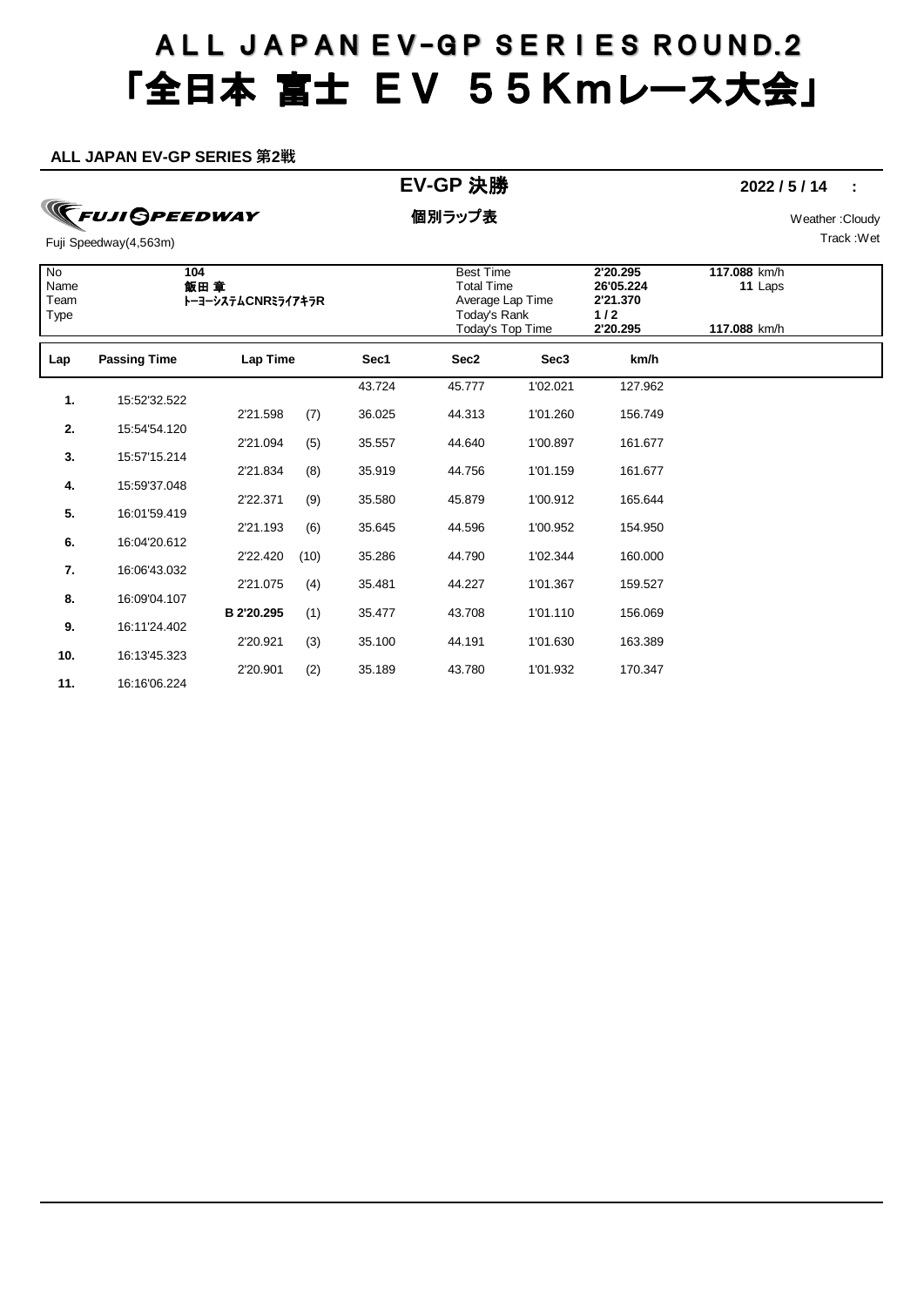#### **ALL JAPAN EV-GP SERIES 第2戦**

### **EV-GP** 決勝 **2022 / 5 / 14 :**

## **TFUJI GPEEDWAY**

個別ラップ表 Weather :Cloudy

Track :Wet

| No<br>Name<br>Team<br>Type | 6                   | 大野 博美<br>千葉県自動車大学校/-トePOWER |     |        | <b>Best Time</b><br><b>Total Time</b><br>Average Lap Time<br>Today's Rank<br>Today's Top Time |                  | 2'32.173<br>25'57.768<br>2'35.820<br>$1/2$<br>2'32.173 | 107.948 km/h<br>10 Laps<br>107.948 km/h |  |
|----------------------------|---------------------|-----------------------------|-----|--------|-----------------------------------------------------------------------------------------------|------------------|--------------------------------------------------------|-----------------------------------------|--|
| Lap                        | <b>Passing Time</b> | Lap Time                    |     | Sec1   | Sec2                                                                                          | Sec <sub>3</sub> | km/h                                                   |                                         |  |
| 1.                         | 15:52'36.387        |                             |     | 42.605 | 47.766                                                                                        | 1'05.016         | 112.735                                                |                                         |  |
|                            |                     | 2'34.901                    | (4) | 39.985 | 49.247                                                                                        | 1'05.669         | 137.405                                                |                                         |  |
| 2.                         | 15:55'11.288        | 2'35.294                    | (6) | 40.394 | 48.661                                                                                        | 1'06.239         | 134.328                                                |                                         |  |
| 3.                         | 15:57'46.582        |                             |     |        |                                                                                               |                  |                                                        |                                         |  |
| 4.                         | 16:00'22.280        | 2'35.698                    | (7) | 40.124 | 49.153                                                                                        | 1'06.421         | 145.553                                                |                                         |  |
| 5.                         | 16:02'57.987        | 2'35.707                    | (8) | 39.957 | 49.042                                                                                        | 1'06.708         | 146.540                                                |                                         |  |
|                            |                     | 2'34.084                    | (3) | 39.041 | 48.640                                                                                        | 1'06.403         | 148.148                                                |                                         |  |
| 6.                         | 16:05'32.071        | 2'35.253                    | (5) | 39.410 | 49.445                                                                                        | 1'06.398         | 156.069                                                |                                         |  |
| 7.                         | 16:08'07.324        |                             |     |        |                                                                                               |                  |                                                        |                                         |  |
| 8.                         | 16:10'53.259        | 2'45.935                    | (9) | 40.050 | 53.799                                                                                        | 1'12.086         | 142.292                                                |                                         |  |
|                            |                     | 2'33.336                    | (2) | 39.500 | 47.750                                                                                        | 1'06.086         | 140.260                                                |                                         |  |
| 9.                         | 16:13'26.595        | B 2'32.173                  | (1) | 38.228 | 47.690                                                                                        | 1'06.255         | 153.409                                                |                                         |  |
| 10.                        | 16:15'58.768        |                             |     |        |                                                                                               |                  |                                                        |                                         |  |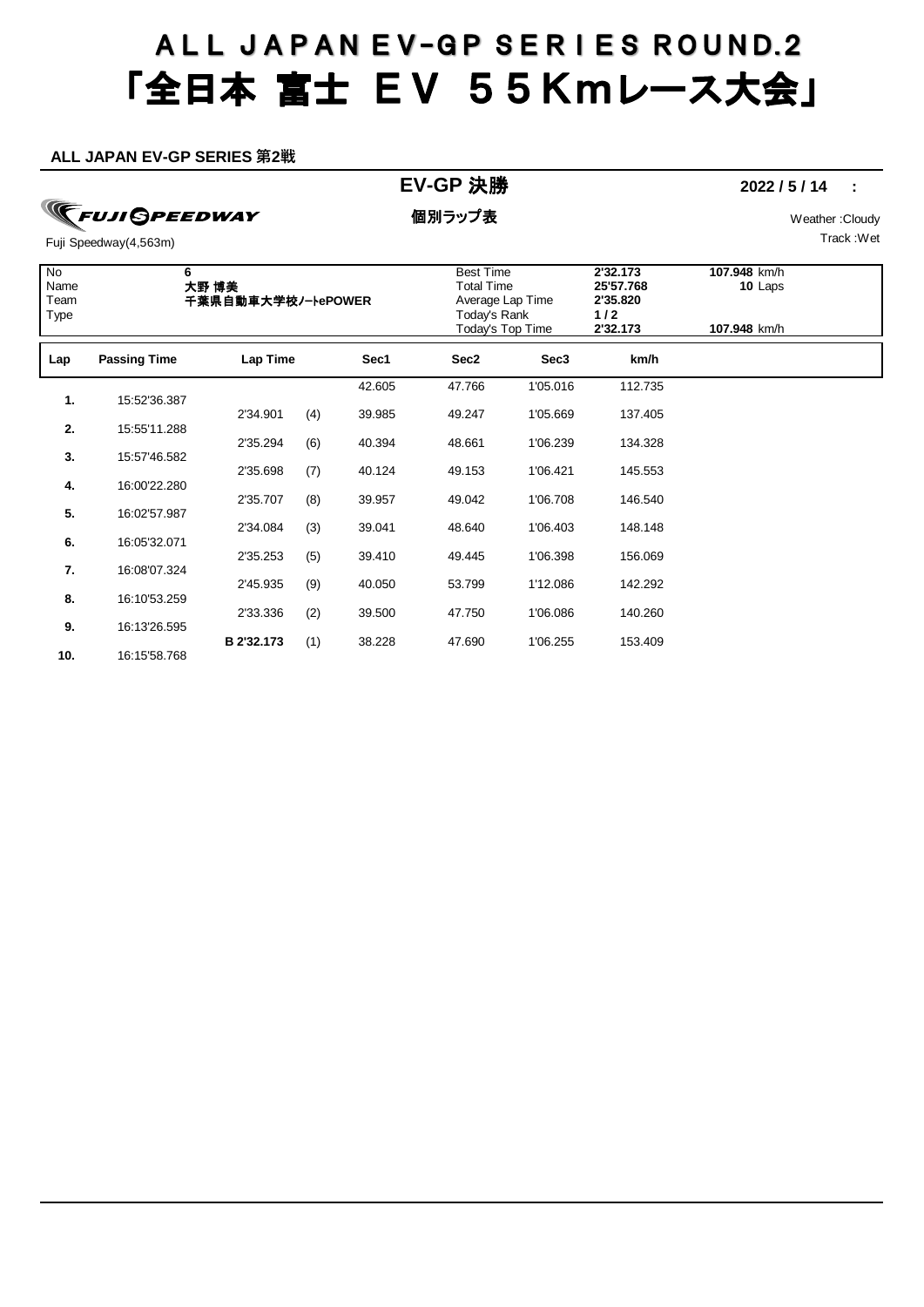#### **ALL JAPAN EV-GP SERIES 第2戦**

### **EV-GP** 決勝 **2022 / 5 / 14 :**

**TFUJI GPEEDWAY** 

個別ラップ表 Weather :Cloudy

Track :Wet

| $\overline{N}$<br>Name<br>Team<br>Type | 555                 | 廣瀬 多喜雄<br>ノート e-Power Nismo S |     |        | <b>Best Time</b><br><b>Total Time</b><br>Average Lap Time<br>Today's Rank<br>Today's Top Time |                  | 2'34.006<br>25'55.963<br>2'35.647<br>$2/2$<br>2'32.173 | 106.663 km/h<br>10 Laps<br>107.948 km/h |  |
|----------------------------------------|---------------------|-------------------------------|-----|--------|-----------------------------------------------------------------------------------------------|------------------|--------------------------------------------------------|-----------------------------------------|--|
| Lap                                    | <b>Passing Time</b> | Lap Time                      |     | Sec1   | Sec2                                                                                          | Sec <sub>3</sub> | km/h                                                   |                                         |  |
| $\mathbf{1}$                           | 15:52'36.135        |                               |     | 39.399 | 46.851                                                                                        | 1'08.885         | 127.358                                                |                                         |  |
|                                        |                     | 2'34.866                      | (4) | 39.483 | 48.938                                                                                        | 1'06.445         | 140.260                                                |                                         |  |
| 2.                                     | 15:55'11.001        | 2'34.997                      | (6) | 39.310 | 48.459                                                                                        | 1'07.228         | 149.171                                                |                                         |  |
| 3.                                     | 15:57'45.998        | 2'35.487                      |     | 39.690 | 48.606                                                                                        | 1'07.191         | 146.739                                                |                                         |  |
| 4.                                     | 16:00'21.485        |                               | (7) |        |                                                                                               |                  |                                                        |                                         |  |
| 5.                                     | 16:02'56.233        | 2'34.748                      | (3) | 39.462 | 48.484                                                                                        | 1'06.802         | 148.966                                                |                                         |  |
|                                        |                     | 2'34.957                      | (5) | 39.363 | 48.470                                                                                        | 1'07.124         | 149.792                                                |                                         |  |
| 6.                                     | 16:05'31.190        | 2'35.638                      | (8) | 39.873 | 49.168                                                                                        | 1'06.597         | 147.541                                                |                                         |  |
| 7.                                     | 16:08'06.828        | 2'42.041                      | (9) | 40.777 | 52.667                                                                                        | 1'08.597         | 143.236                                                |                                         |  |
| 8.                                     | 16:10'48.869        |                               |     |        |                                                                                               |                  |                                                        |                                         |  |
| 9.                                     | 16:13'22.875        | B 2'34.006                    | (1) | 38.941 | 48.630                                                                                        | 1'06.435         | 150.000                                                |                                         |  |
| 10.                                    | 16:15'56.963        | 2'34.088                      | (2) | 38.522 | 48.659                                                                                        | 1'06.907         | 149.171                                                |                                         |  |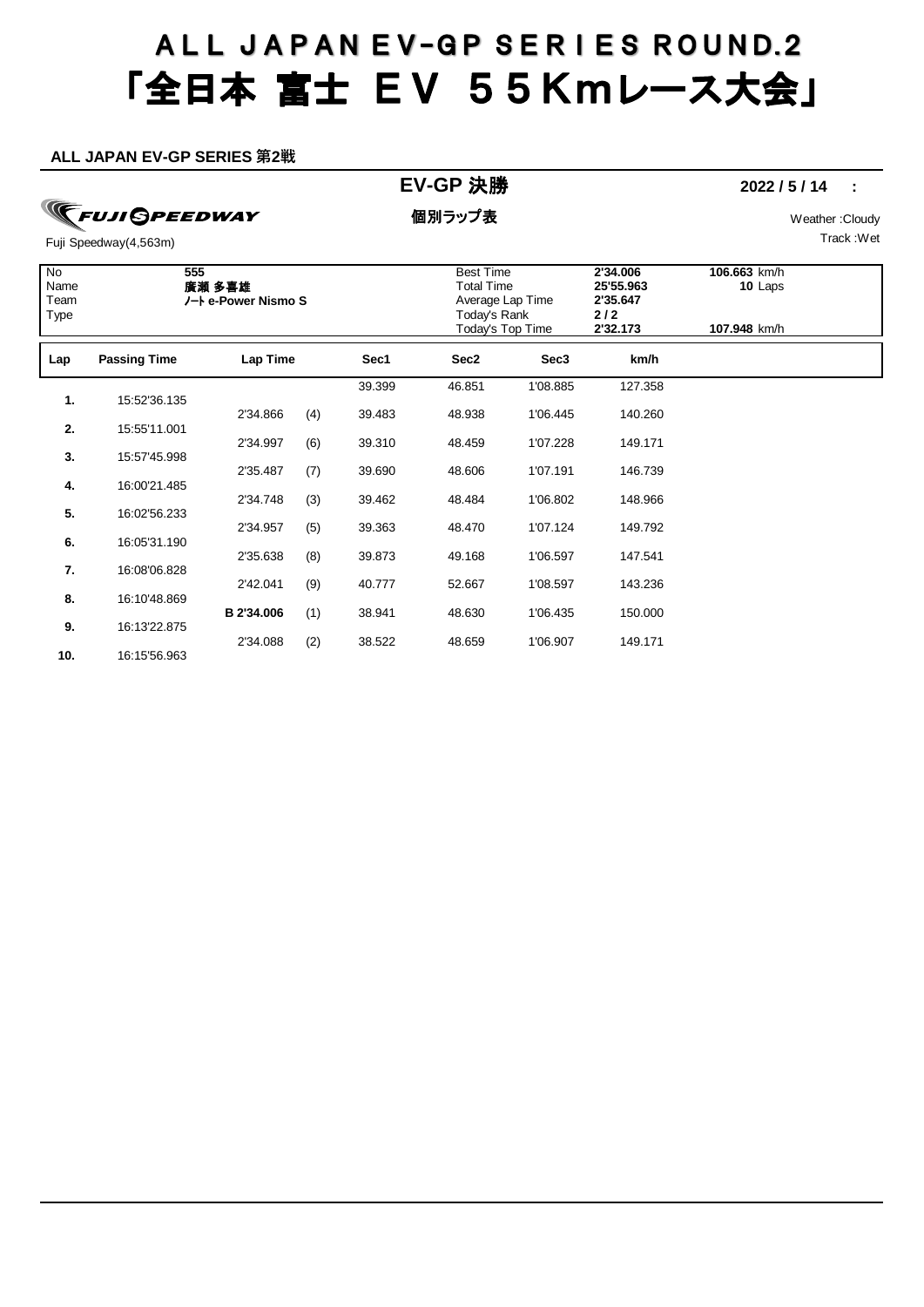#### **ALL JAPAN EV-GP SERIES 第2戦**

### **EV-GP** 決勝 **2022 / 5 / 14 :**

**TFUJI GPEEDWAY** 

個別ラップ表 Weather :Cloudy

Track :Wet

| No<br>Name<br>Team<br>Type | $\overline{77}$     | 本間 康文<br>PETRONAS FUNTIME ZE1 |     |        | <b>Best Time</b><br><b>Total Time</b><br>Average Lap Time<br>Today's Rank<br><b>Today's Top Time</b> |                  | 2'30.231<br>25'35.978<br>2'33.528<br>1/1<br>2'30.231 | 109.344 km/h<br>10 Laps<br>109.344 km/h |  |
|----------------------------|---------------------|-------------------------------|-----|--------|------------------------------------------------------------------------------------------------------|------------------|------------------------------------------------------|-----------------------------------------|--|
| Lap                        | <b>Passing Time</b> | Lap Time                      |     | Sec1   | Sec2                                                                                                 | Sec <sub>3</sub> | km/h                                                 |                                         |  |
| 1.                         | 15:52'35.218        |                               |     | 42.177 | 47.290                                                                                               | 1'04.751         | 118.162                                              |                                         |  |
|                            |                     | 2'31.354                      | (4) | 39.598 | 47.411                                                                                               | 1'04.345         | 142.857                                              |                                         |  |
| 2.                         | 15:55'06.572        | B 2'30.231                    | (1) | 40.486 | 47.318                                                                                               | 1'02.427         | 133.498                                              |                                         |  |
| 3.                         | 15:57'36.803        |                               |     |        |                                                                                                      |                  |                                                      |                                         |  |
| 4.                         | 16:00'08.128        | 2'31.325                      | (3) | 39.529 | 47.457                                                                                               | 1'04.339         | 134.161                                              |                                         |  |
|                            |                     | 2'35.335                      | (6) | 39.516 | 51.837                                                                                               | 1'03.982         | 136.709                                              |                                         |  |
| 5.                         | 16:02'43.463        | 2'33.738                      | (5) | 38.921 | 49.529                                                                                               | 1'05.288         | 139.896                                              |                                         |  |
| 6.                         | 16:05'17.201        |                               |     |        |                                                                                                      |                  |                                                      |                                         |  |
| 7.                         | 16:07'53.793        | 2'36.592                      | (8) | 39.681 | 50.812                                                                                               | 1'06.099         | 140.808                                              |                                         |  |
| 8.                         | 16:10'29.880        | 2'36.087                      | (7) | 40.113 | 49.737                                                                                               | 1'06.237         | 134.663                                              |                                         |  |
|                            |                     | 2'36.846                      | (9) | 39.807 | 50.301                                                                                               | 1'06.738         | 139.175                                              |                                         |  |
| 9.                         | 16:13'06.726        | 2'30.252                      | (2) | 38.650 | 47.129                                                                                               | 1'04.473         | 143.236                                              |                                         |  |
| 10.                        | 16:15'36.978        |                               |     |        |                                                                                                      |                  |                                                      |                                         |  |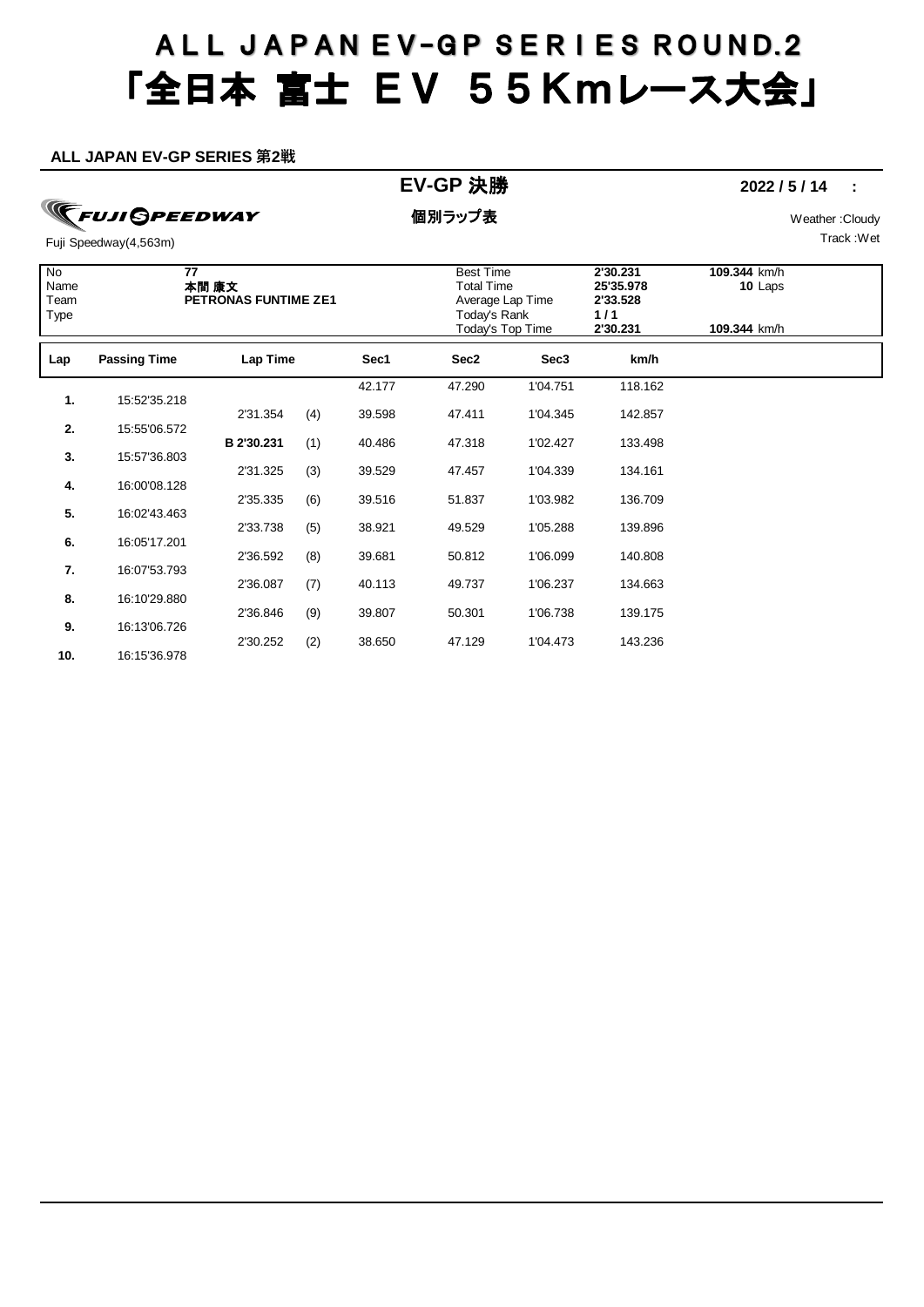#### **ALL JAPAN EV-GP SERIES 第2戦**

### **EV-GP** 決勝 **2022 / 5 / 14 :**

**TFUJI GPEEDWAY** 

個別ラップ表 Weather :Cloudy

Track :Wet

| $\overline{N}$<br>Name<br>Team<br>Type | 88                  | レーサー鹿島<br>東洋電産·LEAFe+ |      |        | <b>Best Time</b><br><b>Total Time</b><br>Average Lap Time<br>Today's Rank<br>Today's Top Time |                  | 2'17.168<br>26'00.063<br>2'20.883<br>1/1<br>2'17.168 | 119.757 km/h<br>11 Laps<br>119.757 km/h |  |
|----------------------------------------|---------------------|-----------------------|------|--------|-----------------------------------------------------------------------------------------------|------------------|------------------------------------------------------|-----------------------------------------|--|
| Lap                                    | <b>Passing Time</b> | Lap Time              |      | Sec1   | Sec2                                                                                          | Sec <sub>3</sub> | km/h                                                 |                                         |  |
| 1.                                     | 15:52'32.224        |                       |      | 41.800 | 46.773                                                                                        | 1'02.651         | 113.804                                              |                                         |  |
|                                        |                     | 2'22.077              | (8)  | 36.939 | 44.488                                                                                        | 1'00.650         | 150.000                                              |                                         |  |
| 2.                                     | 15:54'54.301        | 2'21.168              | (6)  | 35.882 | 44.975                                                                                        | 1'00.311         | 159.527                                              |                                         |  |
| 3.                                     | 15:57'15.469        |                       |      |        |                                                                                               |                  |                                                      |                                         |  |
| 4.                                     | 15:59'37.204        | 2'21.735              | (7)  | 36.115 | 44.836                                                                                        | 1'00.784         | 162.651                                              |                                         |  |
|                                        |                     | 2'20.942              | (5)  | 35.155 | 45.693                                                                                        | 1'00.094         | 161.435                                              |                                         |  |
| 5.                                     | 16:01'58.146        | 2'18.643              |      | 35.743 | 44.104                                                                                        | 58.796           | 158.358                                              |                                         |  |
| 6.                                     | 16:04'16.789        |                       | (2)  |        |                                                                                               |                  |                                                      |                                         |  |
| 7.                                     | 16:06'35.942        | 2'19.153              | (3)  | 35.468 | 43.861                                                                                        | 59.824           | 155.396                                              |                                         |  |
|                                        |                     | B 2'17.168            | (1)  | 35.223 | 43.864                                                                                        | 58.081           | 166.410                                              |                                         |  |
| 8.                                     | 16:08'53.110        |                       |      |        |                                                                                               |                  |                                                      |                                         |  |
| 9.                                     | 16:11'13.655        | 2'20.545              | (4)  | 35.680 | 45.440                                                                                        | 59.425           | 159.057                                              |                                         |  |
|                                        |                     | 2'22.267              | (9)  | 36.447 | 45.259                                                                                        | 1'00.561         | 151.473                                              |                                         |  |
| 10.                                    | 16:13'35.922        | 2'25.141              | (10) | 36.789 | 46.339                                                                                        | 1'02.013         | 154.066                                              |                                         |  |
| 11.                                    | 16:16'01.063        |                       |      |        |                                                                                               |                  |                                                      |                                         |  |